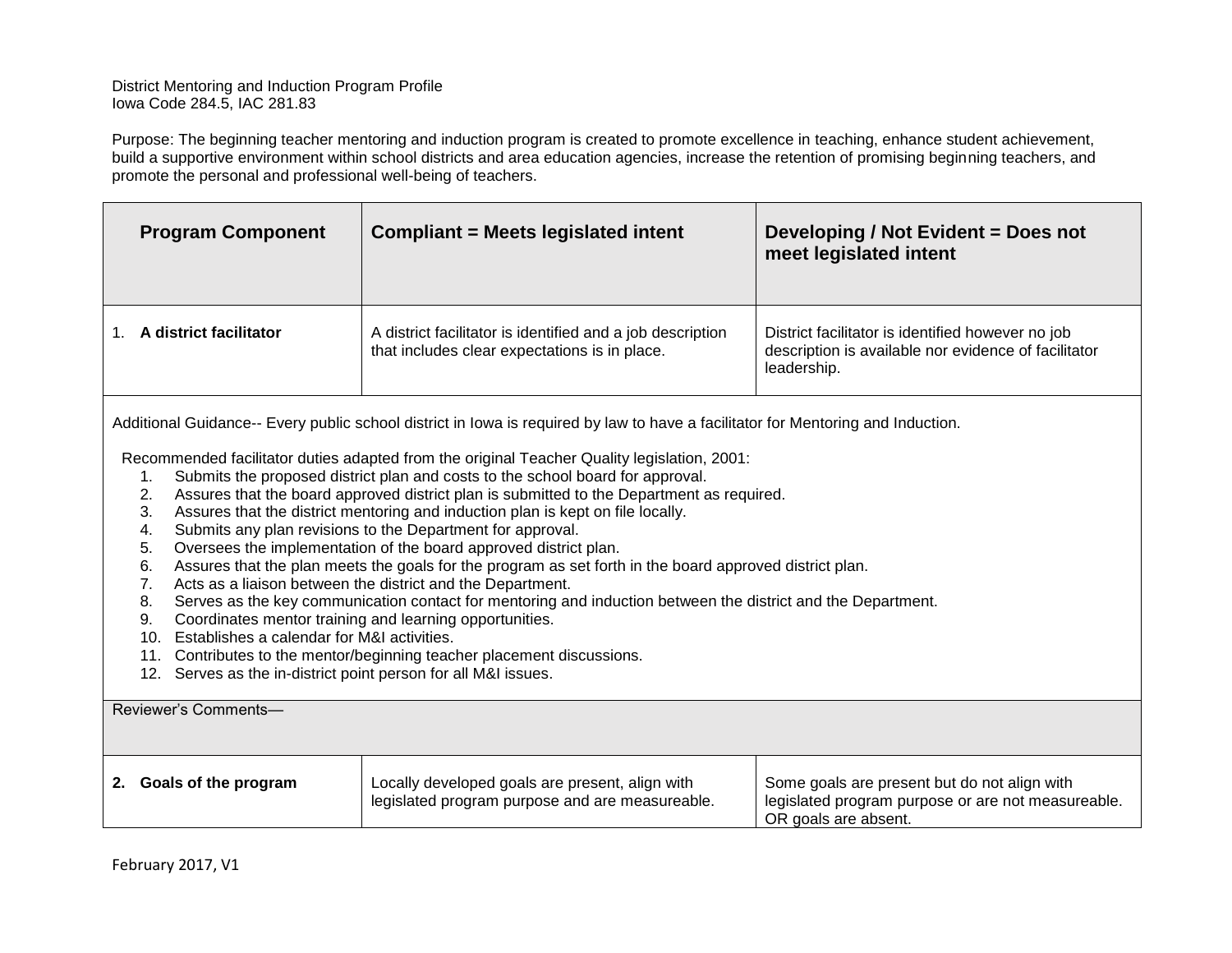| <b>Program Component</b>                                                                                                                                                                                                                                                                                                                                                                                                                                                                                          | <b>Compliant = Meets legislated intent</b>                                                                                                                                                                                                                                                                                                                                            | Developing / Not Evident = Does not<br>meet legislated intent               |
|-------------------------------------------------------------------------------------------------------------------------------------------------------------------------------------------------------------------------------------------------------------------------------------------------------------------------------------------------------------------------------------------------------------------------------------------------------------------------------------------------------------------|---------------------------------------------------------------------------------------------------------------------------------------------------------------------------------------------------------------------------------------------------------------------------------------------------------------------------------------------------------------------------------------|-----------------------------------------------------------------------------|
| The beginning teacher mentoring<br>and induction program is created<br>to promote excellence in teaching,<br>enhance student achievement,<br>build a supportive environment<br>within school districts and area<br>education agencies, increase the<br>retention of promising beginning<br>teachers, and promote the<br>personal and professional well-<br>being of teachers.                                                                                                                                     |                                                                                                                                                                                                                                                                                                                                                                                       |                                                                             |
| Additional guidance-- List the goal(s) for the Beginning Teacher Mentoring and Induction Program in your district. The goals should be aligned<br>with the state legislative purpose for beginning teacher mentoring and induction programs and support the Iowa Teaching Standards. Program<br>goals should be realistic and measurable. Carefully consider the number of goals for your program and please remember that program goals<br>should align with the Program Evaluation section of the program plan. |                                                                                                                                                                                                                                                                                                                                                                                       |                                                                             |
| Reviewer's Comments-                                                                                                                                                                                                                                                                                                                                                                                                                                                                                              |                                                                                                                                                                                                                                                                                                                                                                                       |                                                                             |
| 3. Support for beginning<br>teachers.<br>Provides for a two-year sequence<br>of induction program content and<br>activities to support the lowa<br>teaching standards and beginning<br>educator professional and<br>personal needs.                                                                                                                                                                                                                                                                               | Describes a model, resources or timeline that provides<br>a two-year sequence of content and activities to support two-year sequence of content or addresses the lowa<br>knowledge and understanding of the Iowa Teaching<br>Standards & Criteria, provides research-based<br>instructional strategies and addresses the personal and<br>professional needs of the beginning teacher. | Describes a model or resource that provides either a<br>Teaching Standards. |
| Additional guidance— Be specific in describing in narrative form how the district will address supporting the needs of beginning teachers. A list of<br>activities does not suffice in meeting the criteria for this section. Timelines or calendars may be useful in demonstrating that your program<br>addresses the needs of the beginning teacher.                                                                                                                                                            |                                                                                                                                                                                                                                                                                                                                                                                       |                                                                             |
| The Program Plan should:                                                                                                                                                                                                                                                                                                                                                                                                                                                                                          |                                                                                                                                                                                                                                                                                                                                                                                       |                                                                             |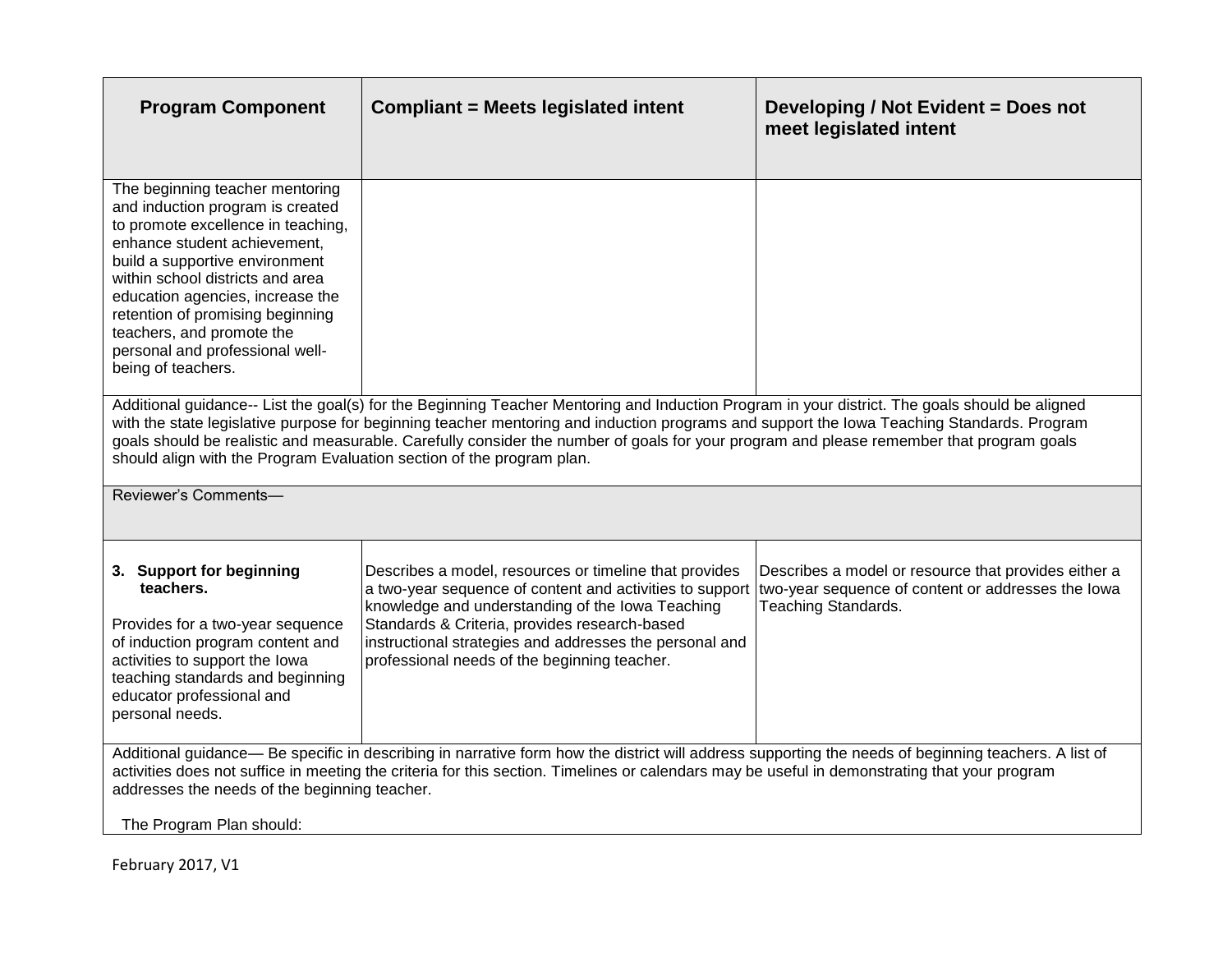| <b>Program Component</b>                                                                                                                                                                                                                                                                                                                                                                                                                                                                                                                                                                                                                                                                                                                                                                                                                                                                                                                                                                                                                                                                                                                                                                                                                                                                                                                                                                                                                                                                                                                                                                                                                                                 | <b>Compliant = Meets legislated intent</b>                                                                                                                           | Developing / Not Evident = Does not<br>meet legislated intent                                                                                            |
|--------------------------------------------------------------------------------------------------------------------------------------------------------------------------------------------------------------------------------------------------------------------------------------------------------------------------------------------------------------------------------------------------------------------------------------------------------------------------------------------------------------------------------------------------------------------------------------------------------------------------------------------------------------------------------------------------------------------------------------------------------------------------------------------------------------------------------------------------------------------------------------------------------------------------------------------------------------------------------------------------------------------------------------------------------------------------------------------------------------------------------------------------------------------------------------------------------------------------------------------------------------------------------------------------------------------------------------------------------------------------------------------------------------------------------------------------------------------------------------------------------------------------------------------------------------------------------------------------------------------------------------------------------------------------|----------------------------------------------------------------------------------------------------------------------------------------------------------------------|----------------------------------------------------------------------------------------------------------------------------------------------------------|
| 1. Help beginning teachers develop and enhance competencies for the Iowa Teaching Standards<br>2. Accelerate beginning teachers development of a repertoire of research-based instructional strategies<br>3. Accelerate beginning teachers ability to design and implement effective lessons that reflect the lowa Core, an MTSS framework and<br>assessment for learning<br>Help beginning teachers become teacher researchers and reflective practitioners<br>4.<br>Reflect the needs of beginning teachers<br>5.<br>6. Promote continuous improvement<br>7. Describe the supports that are available in cases where a third year of M&I is needed.<br>Support for new teachers has two different components. The first component includes the interactions of the new teacher with the mentor. There<br>should be a minimum of 15-20 hours of interaction with mentors. These interactions with mentors should be ongoing during the year and focus on<br>the phases of the beginning teacher's first year:<br>Anticipation - August<br>$\bullet$<br>Survival - September & October<br>Disillusionment - November to January<br>$\bullet$<br>Rejuvenation - February & March<br>Reflection - April & May<br>$\bullet$<br>Anticipation - June and July<br>The second component is the induction processes and activities that will aid and assist the new teacher in becoming a successful teacher in<br>this state and in this district. Please remember that the mentoring/induction program is two years in length. The needs of first year teachers are<br>quite different than those of second year teachers and the plan should show a continuum of experiences. |                                                                                                                                                                      |                                                                                                                                                          |
| Reviewer's Comments--                                                                                                                                                                                                                                                                                                                                                                                                                                                                                                                                                                                                                                                                                                                                                                                                                                                                                                                                                                                                                                                                                                                                                                                                                                                                                                                                                                                                                                                                                                                                                                                                                                                    |                                                                                                                                                                      |                                                                                                                                                          |
| 4. Mentor training<br>Mentor training process that shall<br>1) be consistent with effective<br>professional learning practices and<br>adult professional needs to include<br>skills needed for teaching,<br>demonstration and coaching; 2)<br>address mentor needs, indicating                                                                                                                                                                                                                                                                                                                                                                                                                                                                                                                                                                                                                                                                                                                                                                                                                                                                                                                                                                                                                                                                                                                                                                                                                                                                                                                                                                                           | Identifies a model or resource for mentor training that<br>describes the inclusion of each of the five elements of<br>mentor training identified in policy language. | Identifies a model or resource for mentor training but<br>excludes one or more of the five elements of mentor<br>training identified in policy language. |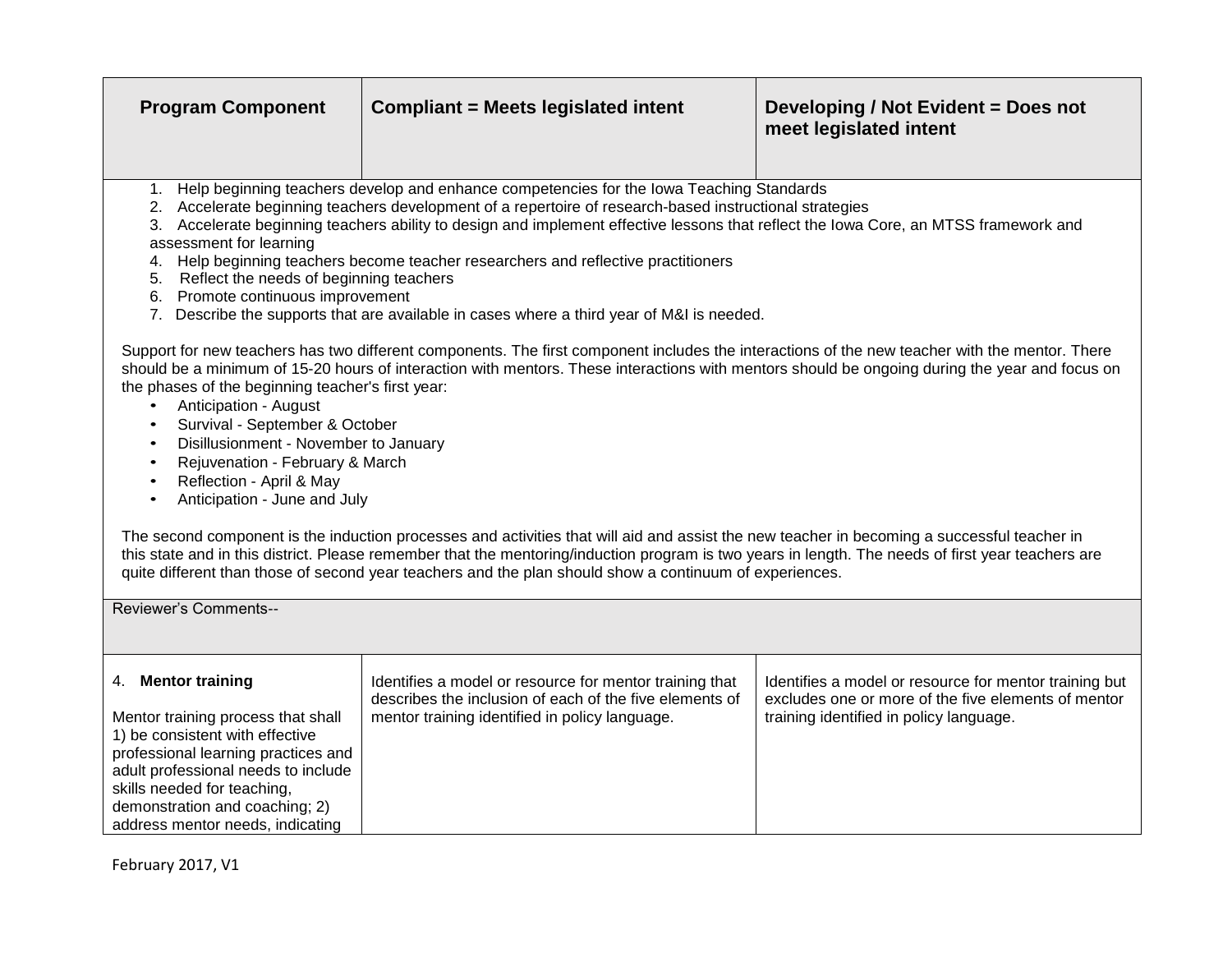| <b>Program Component</b>                                                                                                                                                                                                                                                                                                                                                                                                                        | <b>Compliant = Meets legislated intent</b> | Developing / Not Evident = Does not<br>meet legislated intent |
|-------------------------------------------------------------------------------------------------------------------------------------------------------------------------------------------------------------------------------------------------------------------------------------------------------------------------------------------------------------------------------------------------------------------------------------------------|--------------------------------------------|---------------------------------------------------------------|
| a clear understanding of the roles<br>and responsibilities of the mentor;<br>3) result in the mentor's<br>understanding of the personal and<br>professional needs of new<br>teachers; 4) provide the mentor<br>with an understanding of the<br>district expectations for beginning<br>teacher competencies based on<br>the Iowa Teaching Standards; 5)<br>facilitate the mentor's ability to<br>provide guidance and support to<br>new teachers |                                            |                                                               |
| Additional guidance— Be specific in describing how the district will conduct and implement mentor training. Each mentor needs extensive ongoing<br>training and support. Quality programs provide at least 30 hours of ongoing mentor training during the initial year plus follow up training in years 2                                                                                                                                       |                                            |                                                               |

and 4. A list of activities does not suffice in meeting the criteria for this section, however, timelines or calendars may be useful in demonstrating that your program is ongoing and comprehensive.

Mentor training should provide or address the following in year 1, year 2, or both:

- 1. An overview of the "mentor role" and the purpose of a mentoring program
- 2. Develop and refine skills in coaching, consulting, and collaboration
- 3. Develop and refine knowledge and skills in effective teaching, classroom management, adult learning and classroom observation
- 4. Develop and refine knowledge and skills in reflective questioning and providing effective feedback
- 5. Strategies for guiding and supporting beginning teachers both personally and professionally
- 6. An understanding of district expectations for all teachers, and specifically, for new teachers in regard to each of the ITS&C
- 7. An understanding of teacher as researcher and reflective practitioner
- 8. The development and use of a common language to articulate and apply appropriate instructional and classroom management techniques (e.g., diagnosing student needs, lesson design, motivating students to learn, learning styles, problem-solving techniques, alternative instructional strategies, assessment of student learning, planning and time management)

Reviewer's Comments—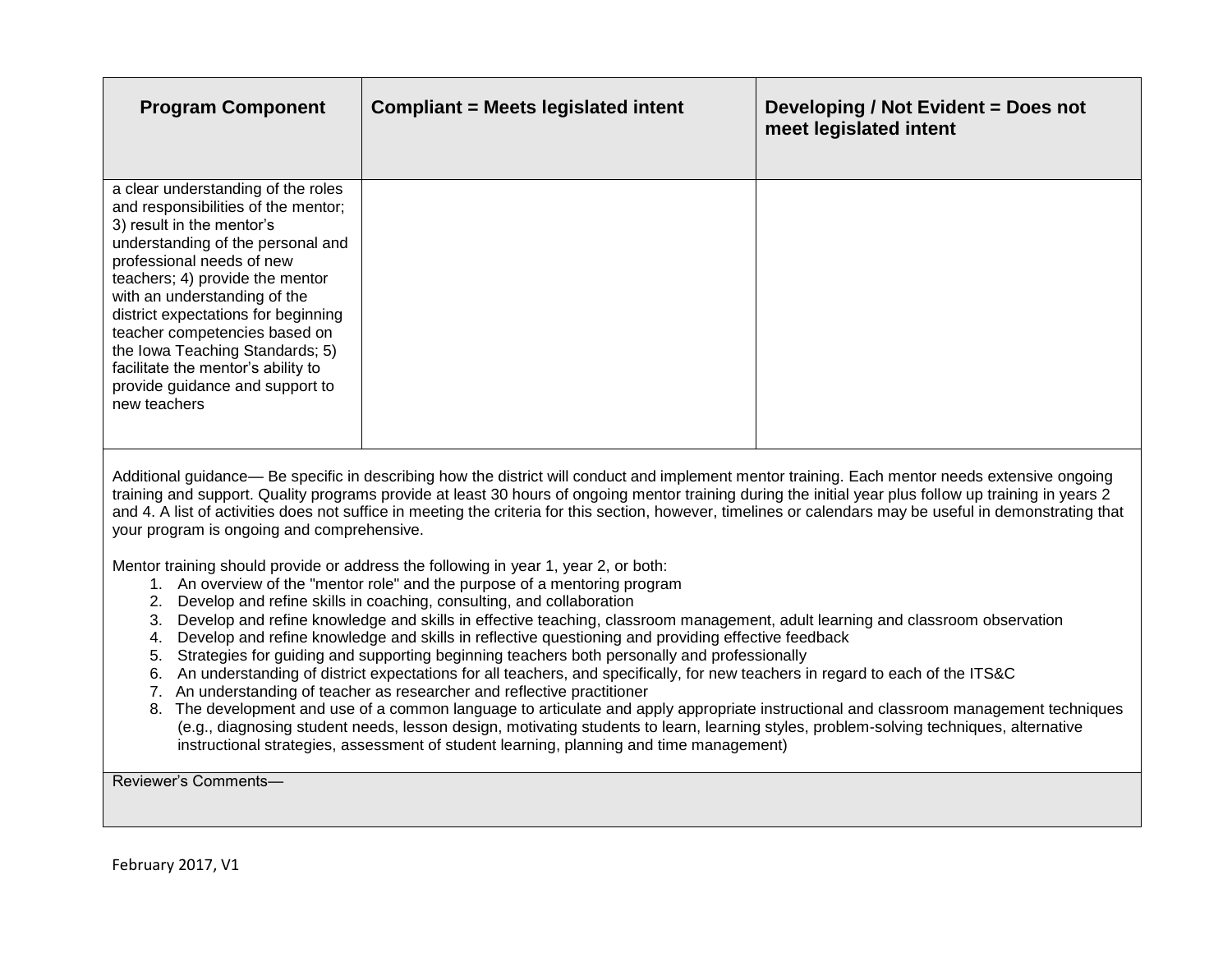| <b>Program Component</b>                                                                                                                                                                                                                                                                                                                                                                                                                                                                                                                                                                                                                                                                                                                                                                                                                                                                                                                                                                                                                                                                                                                                                                                                                                                                                               | <b>Compliant = Meets legislated intent</b>                                                               | Developing / Not Evident = Does not<br>meet legislated intent |
|------------------------------------------------------------------------------------------------------------------------------------------------------------------------------------------------------------------------------------------------------------------------------------------------------------------------------------------------------------------------------------------------------------------------------------------------------------------------------------------------------------------------------------------------------------------------------------------------------------------------------------------------------------------------------------------------------------------------------------------------------------------------------------------------------------------------------------------------------------------------------------------------------------------------------------------------------------------------------------------------------------------------------------------------------------------------------------------------------------------------------------------------------------------------------------------------------------------------------------------------------------------------------------------------------------------------|----------------------------------------------------------------------------------------------------------|---------------------------------------------------------------|
| 5. Process for mentor<br>selection                                                                                                                                                                                                                                                                                                                                                                                                                                                                                                                                                                                                                                                                                                                                                                                                                                                                                                                                                                                                                                                                                                                                                                                                                                                                                     | A process for mentor teacher application and selection<br>is in place and implementation is evident.     | No plan for mentor teacher selection is in place.             |
| Additional Guidance—Be specific in describing how mentors will be selected in your district. The selection of the mentor is an important component<br>in developing a quality mentoring and induction program. Effective mentors are leaders and should be recognized as an exemplary teacher.<br>Careful selection of mentors as well as ongoing training and professional conversations will guarantee a greater return on investment for districts.<br>Teachers selected to be mentors must meet the requirements established in the legislation.<br>The individual must:<br>be employed by a school district or area education agency as a classroom teacher or a retired teacher who holds a valid license<br>issued under chapter 272<br>have a record of at least three years of successful teaching practice<br>$\bullet$<br>be employed and on a non-probationary basis<br>$\bullet$<br>demonstrate a professional commitment to both the improvement of teaching and learning and the development of beginning<br>$\bullet$<br>teachers<br>The district will develop a process for selection of mentors that generally includes the following:<br>Personal and professional selection criteria<br>A formal application process<br>A public application and selection process open to any qualified candidate |                                                                                                          |                                                               |
| Reviewer's Comments-                                                                                                                                                                                                                                                                                                                                                                                                                                                                                                                                                                                                                                                                                                                                                                                                                                                                                                                                                                                                                                                                                                                                                                                                                                                                                                   |                                                                                                          |                                                               |
| 6. The process for dissolving<br>mentor and beginning<br>educator partnerships                                                                                                                                                                                                                                                                                                                                                                                                                                                                                                                                                                                                                                                                                                                                                                                                                                                                                                                                                                                                                                                                                                                                                                                                                                         | A plan exists that describes the process for dissolution<br>of the mentor/beginning teacher partnership. | No dissolution plan exists.                                   |
| Additional Guidance—Be specific in describing the process either party may utilize to shed light on concerns that will not violate the confidentiality of<br>the relationship. Identify who needs to be involved and the steps that will be taken as intervention or dissolution is approached.                                                                                                                                                                                                                                                                                                                                                                                                                                                                                                                                                                                                                                                                                                                                                                                                                                                                                                                                                                                                                        |                                                                                                          |                                                               |
| <b>Reviewer's Comments--</b>                                                                                                                                                                                                                                                                                                                                                                                                                                                                                                                                                                                                                                                                                                                                                                                                                                                                                                                                                                                                                                                                                                                                                                                                                                                                                           |                                                                                                          |                                                               |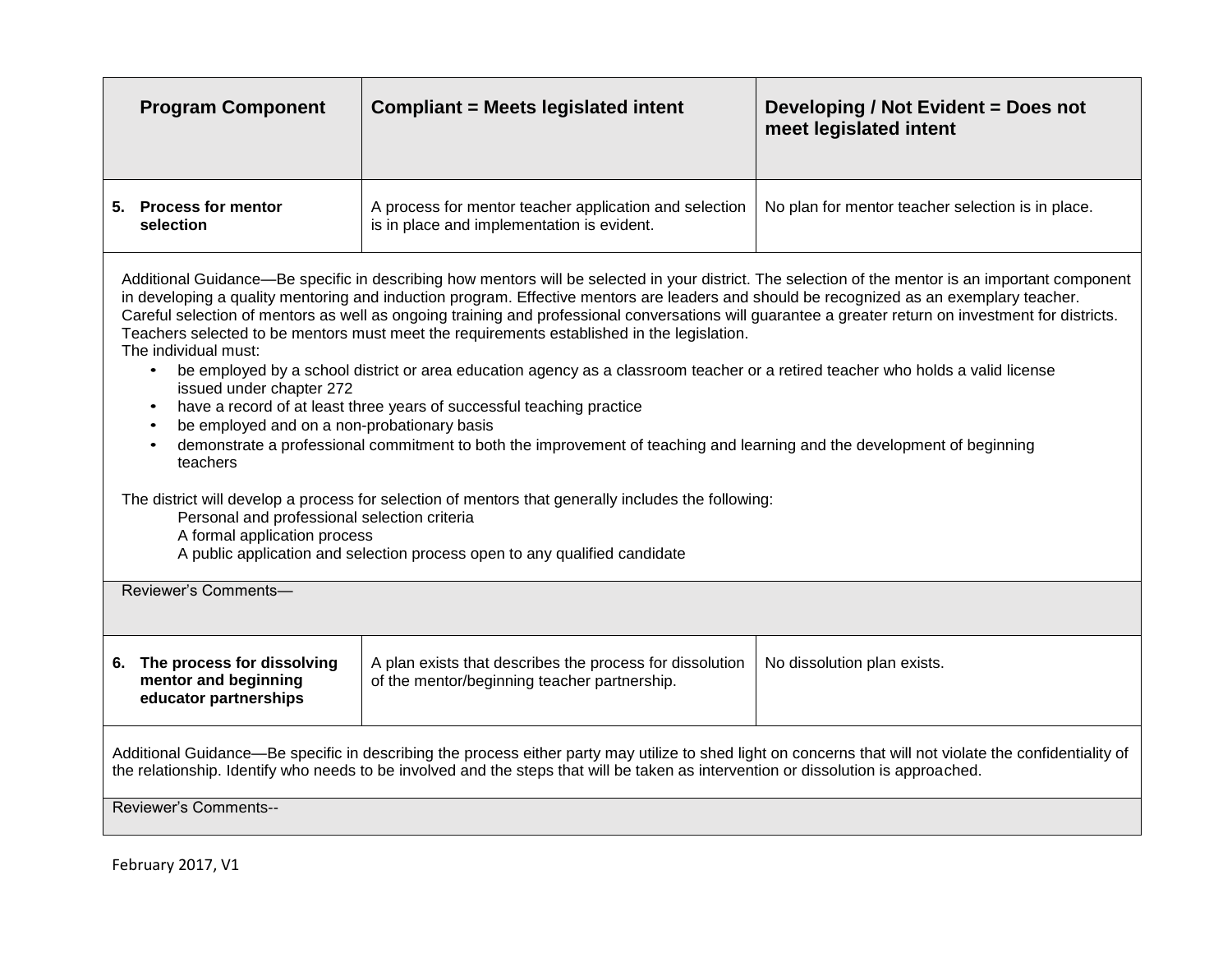| <b>Program Component</b>                                                                                                                                                                                                                                                                                                                                                                                                                                                                                                                                                                                                                                                                                                                                                                                                                                                                                                                                                                                                 | <b>Compliant = Meets legislated intent</b>                                                                                                                                                                                                                                                                                                                                                     | Developing / Not Evident = Does not<br>meet legislated intent                                                                                                                                                                                               |
|--------------------------------------------------------------------------------------------------------------------------------------------------------------------------------------------------------------------------------------------------------------------------------------------------------------------------------------------------------------------------------------------------------------------------------------------------------------------------------------------------------------------------------------------------------------------------------------------------------------------------------------------------------------------------------------------------------------------------------------------------------------------------------------------------------------------------------------------------------------------------------------------------------------------------------------------------------------------------------------------------------------------------|------------------------------------------------------------------------------------------------------------------------------------------------------------------------------------------------------------------------------------------------------------------------------------------------------------------------------------------------------------------------------------------------|-------------------------------------------------------------------------------------------------------------------------------------------------------------------------------------------------------------------------------------------------------------|
|                                                                                                                                                                                                                                                                                                                                                                                                                                                                                                                                                                                                                                                                                                                                                                                                                                                                                                                                                                                                                          |                                                                                                                                                                                                                                                                                                                                                                                                |                                                                                                                                                                                                                                                             |
| 7. Organizational support<br>District release time for mentors<br>and beginning educators to plan,<br>provide demonstration of<br>classroom practices, observe<br>teaching, and provide feedback<br>Placement process for who will be<br>in the mentor/beginning teacher<br>partnership.                                                                                                                                                                                                                                                                                                                                                                                                                                                                                                                                                                                                                                                                                                                                 | Description of how district resources provide release<br>time for mentors and beginning educators during the<br>school day.<br><b>AND</b><br>Expectations for both parties to engage in<br>collaboration, demonstration, observation and<br>feedback in regard to classroom practices are<br>established.<br><b>AND</b><br>The process for mentor teacher placement is clearly<br>articulated. | District organizational structure may include a set of<br>guidelines or suggestions for the mentor-beginning<br>teacher activities.<br>OR<br>Release time is not scheduled nor protected.<br>OR<br>Expectations for either party is unclear or ineffective. |
| Additional Guidance—Be specific in describing one of the most critical components of a successful mentoring and induction program, the supportive<br>organizational structure. In completing this section, there should be strong evidence of district commitment of resources to support the<br>implementation, monitoring, and sustainment of the mentor and induction program. Effective programs establish clear purposes and provide time for<br>beginning teachers and mentors to observe and demonstrate effective practices in a variety of settings during the day. Dates for collaboration and<br>expectations for engagement should be established and communicated well in advance. In this section, please include any district supports such as<br>instructional coaches, etc. that beginning teachers purposefully have access to. In addition to nurturing a culture of support among all staff, schools<br>often profit from assigning more than one mentor to provide content expertise and proximity. |                                                                                                                                                                                                                                                                                                                                                                                                |                                                                                                                                                                                                                                                             |
| Guidelines for assigning mentors to beginning teachers should consider issues such as: Age and gender<br>Grade level<br>Content area<br>Physical proximity<br>Teaching style<br>Philosophical differences                                                                                                                                                                                                                                                                                                                                                                                                                                                                                                                                                                                                                                                                                                                                                                                                                |                                                                                                                                                                                                                                                                                                                                                                                                |                                                                                                                                                                                                                                                             |
| Reviewer's Comments-                                                                                                                                                                                                                                                                                                                                                                                                                                                                                                                                                                                                                                                                                                                                                                                                                                                                                                                                                                                                     |                                                                                                                                                                                                                                                                                                                                                                                                |                                                                                                                                                                                                                                                             |
| 8. Program Evaluation                                                                                                                                                                                                                                                                                                                                                                                                                                                                                                                                                                                                                                                                                                                                                                                                                                                                                                                                                                                                    |                                                                                                                                                                                                                                                                                                                                                                                                | Program evaluation is conducted on occasion<br>utilizing limited sources of data. OR                                                                                                                                                                        |